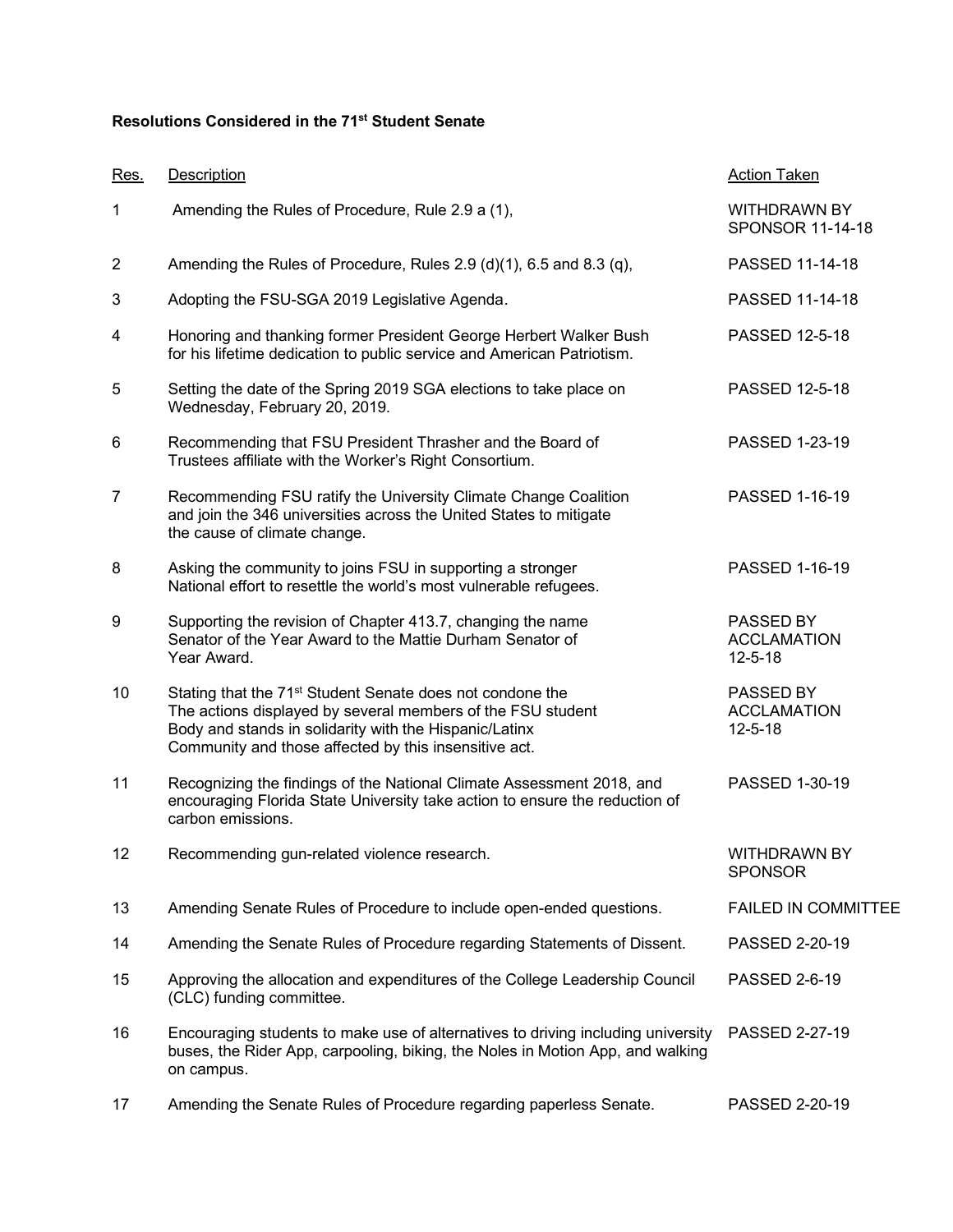| 18 | Amending the Senate Rules of Procedure limiting the use of vaping devices<br>in Senate or Senate committee meetings.                                   | PASSED 3-6-19                         |
|----|--------------------------------------------------------------------------------------------------------------------------------------------------------|---------------------------------------|
| 19 | Encouraging FSU Faculty to consider the financial burden traditional textbooks<br>Place on students and assign alternatives when available.            | PASSED 3-27-19                        |
| 20 | Encouraging Student Senators to participate in Orientation to create a more<br>welcoming, informational, and transparent environment for new students. | PASSED 3-13-19<br>BY ACCLIMATION      |
| 21 | Amending the Senate Rules of Procedure regarding Senate Liaisons.                                                                                      | PASSED 3-28-19                        |
| 22 | Expressing condolences and sympathy to family, friends, and loved ones of<br>Florida State students lost during the 2017-2018 year.                    | PASSED 3-28-19<br>BY ACCLIMATION      |
| 23 | Expressing condolences and sympathy to family, friends, and loved ones of<br>Florida State students lost during the 2018-2019 year.                    | PASSED 3-28-19<br>BY ACCLIMATION      |
| 24 | Adding support of SB 7076 to the 2019 SGA Legislative Agenda.                                                                                          | PASSED 3-28-19                        |
| 25 | Adding support of SB 530 and HB 595 to the 2019 SGA Legislative Agenda.                                                                                | PASSED 3-28-19                        |
| 26 | Revisions to the SGA Application submitted by Internal Affairs.                                                                                        | PASSED 4-10-19                        |
| 27 | Nominating Christopher Pinango to the Senate Hall of Fame.                                                                                             | PASSED 3-13-19<br>BY ACCLIMATION      |
| 28 | Adding support of SB 1080 and HB 727 to the 2019 SGA Legislative Agenda.                                                                               | PASSED 3-28-19                        |
| 29 | Celebrating the success of the Women's and Men's basketball teams.                                                                                     | <b>WITHDRAWN BY</b><br><b>SPONSOR</b> |
| 30 | Approving AASU contractual expense for AAMP'D over \$3000.00                                                                                           | PASSED 4-3-2019                       |
| 31 | Approving CPE to host a two day event off campus on April 20 <sup>th</sup> and 21 <sup>st</sup> .                                                      | PASSED 4-3-2019                       |
| 32 | In support of the refugee and immigrant community at Florida State.                                                                                    | PASSED 4-17-19                        |
| 33 | Congratulating the Men's Basketball team.                                                                                                              | <b>WITHDRAWN BY</b><br>SPONSOR.       |
| 34 | Regarding Student Statutes Chapter 417.                                                                                                                | PASSED 4-17-19                        |
| 35 | Amending the Senate Rules of Procedure 8.9.                                                                                                            | PASSED 4-24-19                        |
| 36 | Amending the Senate Rules of Procedure to call for a new and uniform<br>procedure for the naming and renaming of awards.                               | PASSED 4-17-19                        |
| 37 | Encouraging accessibility and a relationship with the SDRC.                                                                                            | PASSED 4-24-19<br>BY ACCLIMATION      |
| 38 | Recommending the removal of the "No Turn on Red" sign at the intersection of<br>Call Street and Stadium Drive.                                         | PASSED 4-24-19<br>BY ACCLIMATION      |
| 39 | An appeal on behalf of SCURC to retroactively reimburse a student travel grant. PASSED 4-24-19                                                         | BY ACCLIMATION                        |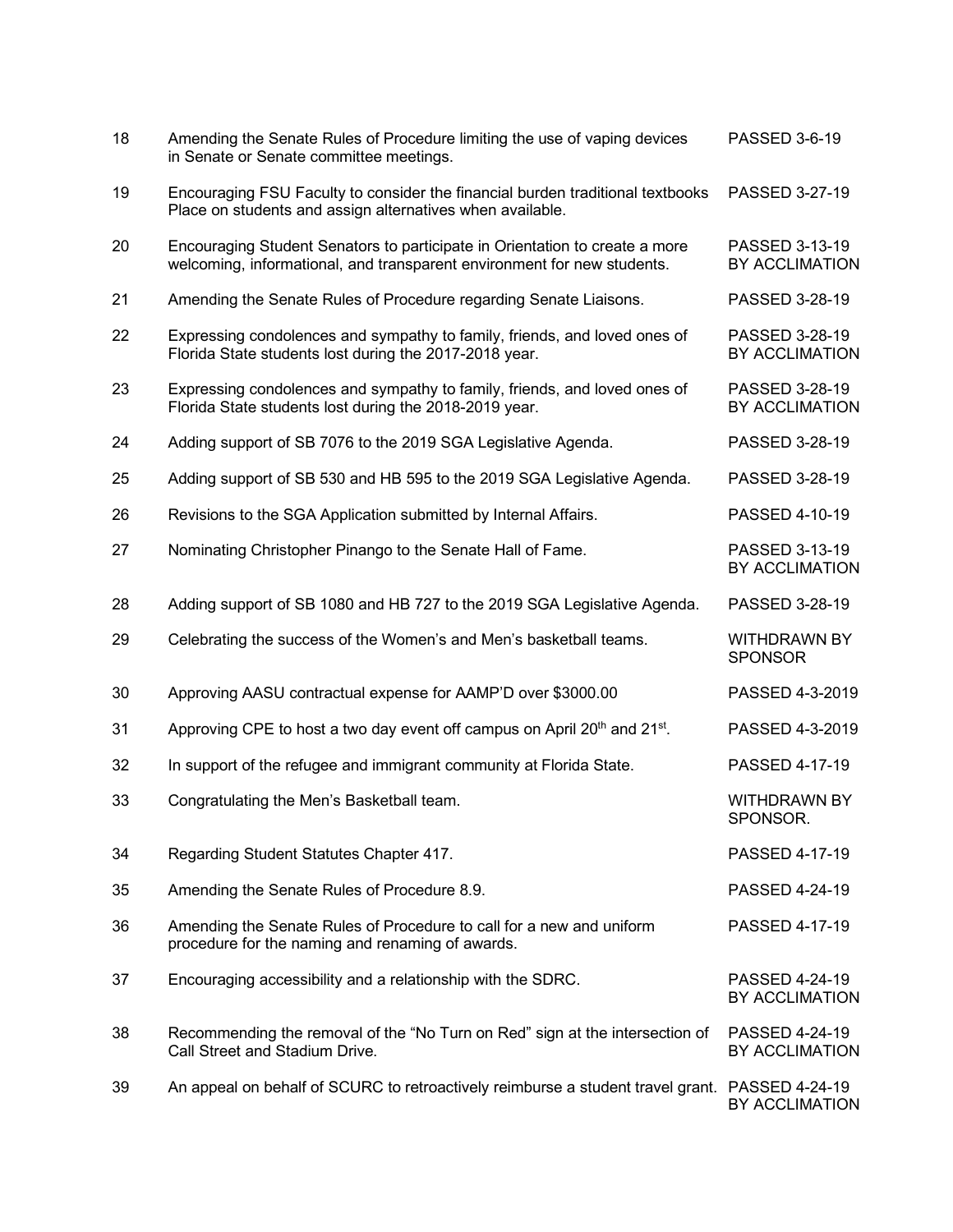| 40 | An appeal on behalf of the Trumpet Guild to retroactively fund a trip.                                                                                                                | PASSED 4-24-19                   |
|----|---------------------------------------------------------------------------------------------------------------------------------------------------------------------------------------|----------------------------------|
| 41 | Congratulating the Women's Soccer team on a successful season and on<br>winning the 2018 Women's College Cup and celebrating the seniors.                                             | PASSED 4-17-19<br>BY ACCLIMATION |
| 42 | Congratulating the Florida State softball team on their 2017-2018 winning<br>season and becoming the Women's College World Series Champions for<br>the first time in program history. | PASSED 4-17-19<br>BY ACCLIMATION |
| 43 | Permitting the Center for Participant Education to host their DIY day event<br>off campus at The Plant.                                                                               | PASSED 4-17-19                   |
| 44 | Congratulating the FSU Women's Basketball team on a successful season.                                                                                                                | PASSED 4-17-19<br>BY ACCLIMATION |
| 45 | Congratulating the FSU Men's Basketball team on a successful season.                                                                                                                  | PASSED 4-17-19<br>BY ACCLIMATION |
| 46 | Congratulating FSU Baseball Head Coach Mike Martin on a highly successful<br>coaching career.                                                                                         | PASSED 4-17-19<br>BY ACCLIMATION |
| 47 | Encouraging Florida State to match Tallahassee's resolution regarding<br>renewable and sustainable energy.                                                                            | TABLED.                          |
| 48 | An appeal on behalf of Big Event to retroactively reimburse a student for<br>February programming.                                                                                    | PASSED 4-24-19                   |
| 49 | Setting the Fall Election date on Wednesday, October 16, 2019.                                                                                                                        | PASSED 4-24-19<br>BY ACCLIMATION |
| 50 | An appeal on behalf of Engineers Without Borders to retroactively reimburse<br>For travel previously funded by RTAC.                                                                  | PASSED 5-29-19<br>BY ACCLIMATION |
| 51 |                                                                                                                                                                                       |                                  |
| 52 | Nominating Claudia Villegas to the Senate Hall of Fame.                                                                                                                               | PASSED 4-24-19<br>BY ACCLIMATION |
| 53 | Nominating Rachel Glanton for the Senate Award for Excellence.                                                                                                                        | PASSED 4-24-19<br>BY ACCLIMATION |
| 54 | Nominating Ryan Hopely for the Senate Award for Excellence.                                                                                                                           | PASSED 4-24-19<br>BY ACCLIMATION |
| 55 | Allowing Kappa Kappa Psi Gamma Nu to use previously allocated funds<br>after the fact for student travel reimbursement.                                                               | PASSED 5-29-19<br>BY ACCLIMATION |
| 56 | Allowing American Society of Engineers to use previously allocated funds<br>after the fact for student travel reimbursement.                                                          | PASSED 5-29-19<br>BY ACCLIMATION |
| 57 | Allowing HLSU to transfer funds to Peace Jam, using previously allocated<br>funds after the fact for student travel reimbursement.                                                    | PASSED 5-29-19<br>BY ACCLIMATION |
| 58 | Allowing Black Student Union to use previously allocated funds<br>after the fact for promotional items.                                                                               | PASSED 5-29-19<br>BY ACCLIMATION |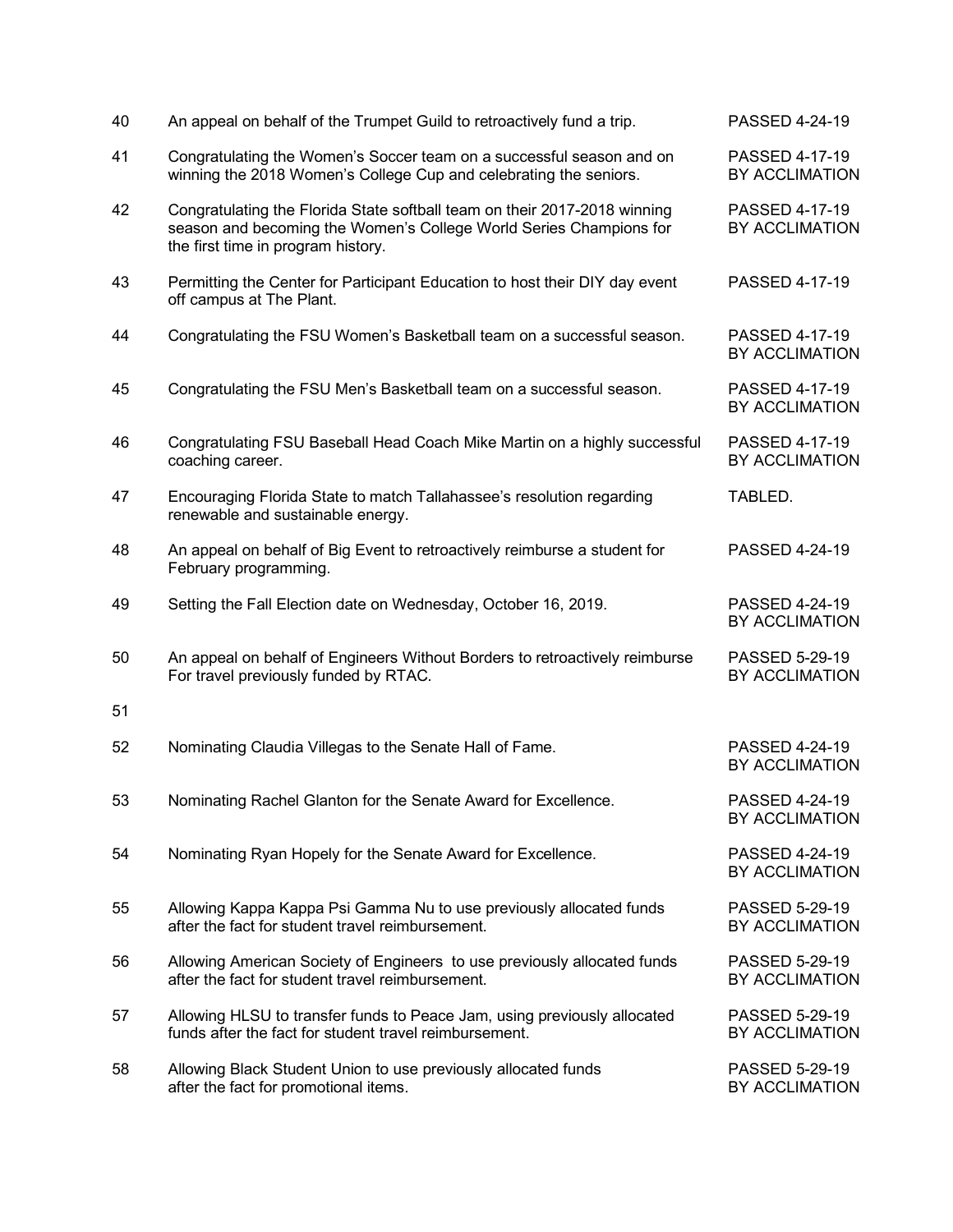| 59       | Allowing the Black Student Union to have an event off campus                                                                                                                      | <b>WITHDRAWN BY</b><br><b>SPONSOR</b>                   |
|----------|-----------------------------------------------------------------------------------------------------------------------------------------------------------------------------------|---------------------------------------------------------|
| 60<br>61 | Allocating Student Academic Program funds to organizations as decided<br>In the SAP Committee meeting.<br>Addition opinion questions to be placed on the ballot for the Fall 2019 | PASSED 7-24-19<br><b>ACCLIMATION</b><br>PASSED 9-25-19  |
|          | Election.                                                                                                                                                                         |                                                         |
| 62       | Adding referenda questions to the Fall 2019 election ballot.                                                                                                                      | <b>WITHDRAWN BY</b><br>SPONSOR.                         |
| 63       | Granting the Black Student Union permission to have their Bridging the Gap<br>Pep Rally off campus on Thursday, September 26 at Cascades Park.                                    | PASSED 9-4-19                                           |
| 64       | Commending Ms. Eva Killings and nominating her for the FSU Student Senate<br>Award for Excellence.                                                                                | PASSED 9-25-19<br>BY ACCLIMATION                        |
| 65       | Granting the Hispanic Latino Student Union permission to spend over \$3000<br>For their HHM keynote speaker, Kat Lazo.                                                            | <b>PASSED 9-4-19</b><br>BY ACCLIMATION.                 |
| 66       | Approving the apportionment for the 2019-2020 Senate and COGS seats.                                                                                                              | <b>PASSED 9-4-19</b><br>BY ACCLIMATION.                 |
| 67       | Amending the Senate Rules of Procedure 5.7.                                                                                                                                       | PASSED 10-9-19<br>BY ACCLIMATION.                       |
| 68       | Amending the Senate Rules of Procedure 10.14.                                                                                                                                     | PASSED 10-23-19.                                        |
| 69       | Amending Senate Rules of Procedure 12.                                                                                                                                            | <b>WITHDRAWN BY</b><br><b>SPONSOR</b>                   |
| 70       | Amending Senate Rules of Procedure 1.4.                                                                                                                                           | <b>WITHDRAWN BY</b>                                     |
| 71       | Amending Senate Rules of Procedure 10.10.                                                                                                                                         | <b>SPONSOR</b><br><b>WITHDRAWN BY</b><br><b>SPONSOR</b> |
| 72       | Senate's recommendations regarding University investments.                                                                                                                        | TABLED IN SLAA.                                         |
| 73       | Amending the Senate Rules of Procedure Rule One.                                                                                                                                  | PASSED 10-23-19                                         |
| 74       | Amending the Senate Rules of Procedure 5.4.                                                                                                                                       | PASSED 10-23-19.                                        |
| 75       | Commending Hispanic Heritage Month.                                                                                                                                               | PASSED 10-16-19<br>BY ACCLIMATION                       |
| 76       | Encouraging all gender restrooms in all buildings and sanitary dispensers<br>in all gendered restrooms.                                                                           | PASSED 9-25-19<br>BY ACCLIMATION.                       |
| 77       | Amending the Senate Rules of Procedure Rule Eleven.                                                                                                                               | PASSED 10-23-19.                                        |
| 78       | Commemorating the German-American community and national German-<br>American Day.                                                                                                 | PASSED 10-16-19<br>BY ACCLIMATION.                      |
| 79       | Commending President Thrasher and the Cabinet on Top #18 ranking.                                                                                                                 | PASSED 10-23-19<br>BY ACCLIMATION.                      |